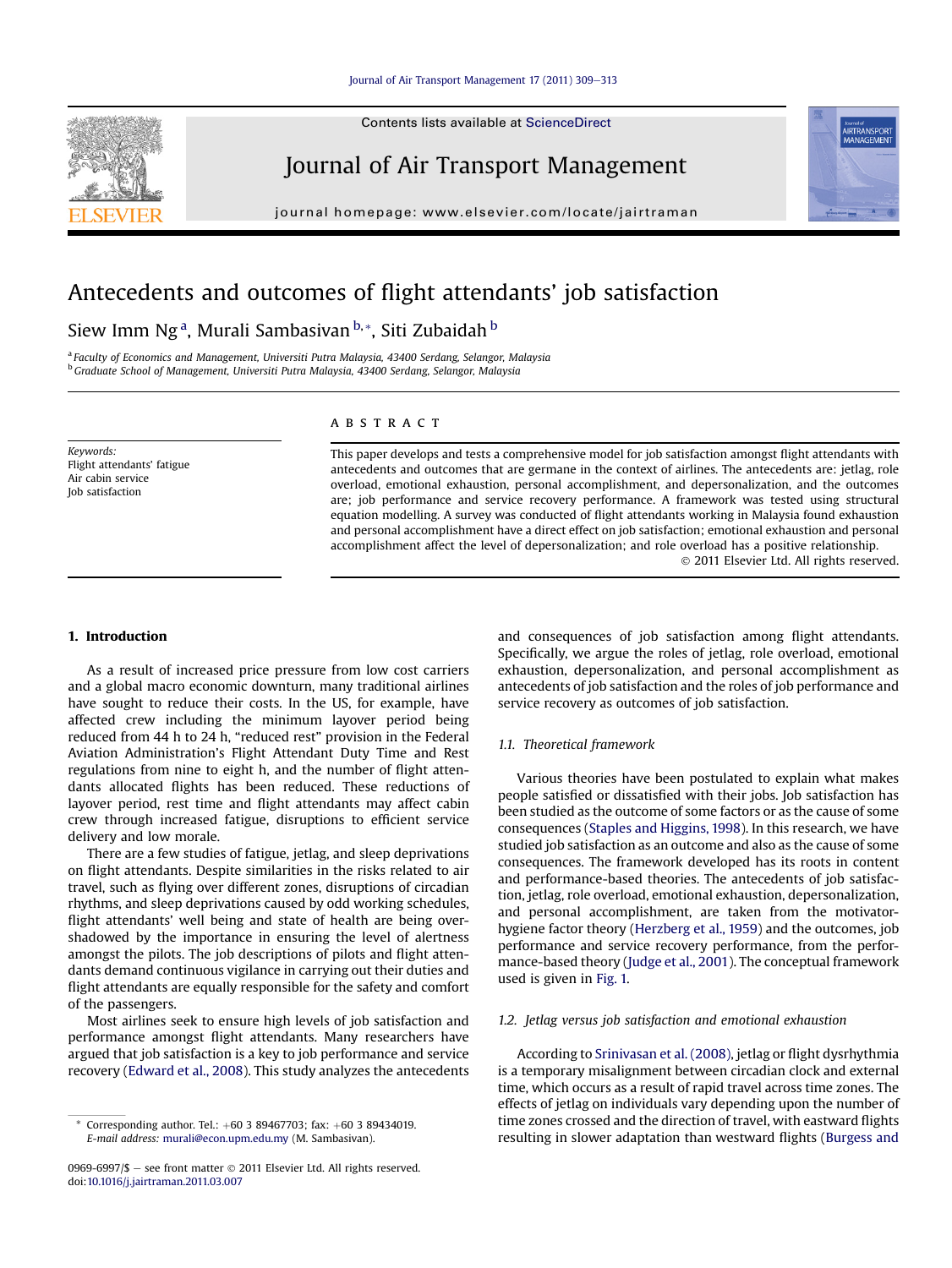<span id="page-1-0"></span>

Fig. 1. Basic analytical framework.

[Lockwood, 2006](#page--1-0)). The symptoms of jetlag include fatigue, loss of appetite, decreased abilities to concentrate and maintain motivation to perform tasks, and increased irritability. The jetlag symptoms tend to have a direct impact on the performance of aircrews ([Yen et al., 2009](#page--1-0)), thus;

H1: Jetlag symptoms have a negative relationship with job satisfaction of flight attendants.

Emotional exhaustion is physical fatigue and mental weariness due to an individual's incapability to get sufficient resources required to fulfil performance expectation [\(Cole and Bedeian,](#page--1-0) [2007\)](#page--1-0). It arises from feelings of tension and frustration due to individual's fear that they will be unable to provide previous levels of work performance [\(Cordes and Dougherty, 1993](#page--1-0)). Since jetlag leads to constant tiredness as a result of sleep loss, jetlag may increase flight attendants' feeling of emotional exhaustion, thus:

H2: Jetlag symptoms have a positive relationship with emotional exhaustion of flight attendants.

#### 1.3. Role overload versus job satisfaction and emotional exhaustion

According to [Sieber \(1974\),](#page--1-0) role overload refers to "constraints imposed by time; as role obligations increase, sooner or later a time barrier is confronted that forces the actor to honour some roles at the expense of honouring others.". The workload of flight attendants involves handling of trolleys, handling of trays, walking up-anddown the aisle several times to answer the calls of passengers, helping children and old passengers, and many other such tasks. The workloads of individual attendants increases when their number is reduced putting additional pressure on them to complete the tasks, such as meal services, within the stipulated time. The time pressure may force flight attendants to perform certain tasks at the expense of other tasks. Therefore, the flights attendants may be perceived as being less effective in performing their tasks. Consequently, the flight attendants may see themselves as being less capable to meet the demands of the customers. According to Sieber, such role overload leads to reduced job satisfaction, thus:

H3: Role overload has a negative relationship with job satisfaction of flight attendants.

An individual's inability to perform a task to expectations may lead to feelings of tension and frustration. Since role overload is a result of resource reduction, insufficient resources certainly add to flight attendants' feeling of emotional exhaustion, thus:

H4: Role overload has a positive relationship with emotional exhaustion of flight attendants.

#### 1.4. Emotional exhaustion versus job satisfaction and depersonalization

Flight attendants are constantly in touch with the passengers and spend considerable amount of their time with them ([Maslach and Jackson, 1981\)](#page--1-0). The constant exposure to passenger's wrath and the lack of resources cause increased feelings of emotional exhaustion. As confirmed by previous studies, the depletion or scarcity of organizational resources, coupled with constant or even increased performance expectations may have drastic and deleterious effects on employees' emotional exhaustion [\(Shirom, 2003](#page--1-0)).

Besides physical labour, flight attendants are expected to deliver "emotional labour" where they are required to suppress feelings in order to sustain outward countenance ([Horchschild, 1983\)](#page--1-0). The suppression of actual emotions and the accumulated frustrations may lead flight attendants to become estranged. Hence, high level of emotional exhaustion makes flight attendants' perceive themselves less capable of handling their job, therefore, resulting in low job satisfaction. [Piko \(2006\)](#page--1-0) also found that the level of job satisfaction decreases with the level of emotional exhaustion, thus:

H5: Emotional exhaustion has a negative relationship with job satisfaction of flight attendants.

Emotional exhaustion is likely to cause depersonalization feeling among flight attendants. Depersonalization occurs when individuals distance themselves from their work by creating dehumanizing perceptions of tasks, clients, or co-workers [\(Kahn](#page--1-0) [et al., 2006\)](#page--1-0). Severe emotional exhaustion naturally drives flight attendants to distance themselves from work. Thus:

H6: Emotional exhaustion of flight attendants has a positive relationship with depersonalization.

#### 1.5. Depersonalization versus job satisfaction

An individual suffering from depersonalization creates a buffer in an effort to relieve some of the negative outcomes they are experiencing. Typical outcomes of depersonalization are: hostility, indifference, detachment, and not caring about others [\(Garden,](#page--1-0) [1987](#page--1-0)). Flight attendants are likely to experience some level of depersonalization or dehumanization given the reduction of resources and exposure to passengers' wrath. This gives rise to a feeling of helplessness as they are not able to perform their duties as desired. The high feeling of depersonalization or detachment from their work result in flight attendants not performing their tasks wholeheartedly, making them feel less meaningful on their job. [Piko \(2006\)](#page--1-0) has found a negative relationship between depersonalization and job satisfaction among health care staff. The extent of customer contact and the kinds of problems faced by health care staff and flight attendants are similar, thus:

H7: Depersonalization has a negative relationship with job satisfaction of flight attendants.

#### 1.6. Personal accomplishment versus job satisfaction and depersonalization

Personal accomplishment measures the feelings of competence and successful achievement in one's work with people ([Maslach](#page--1-0) [and Jackson, 1981\)](#page--1-0). Professional efficacy, referred to as personal accomplishment, is characterized by a sense of self-efficacy, a high sense of achievement and productivity, and a high level of competency ([Schaufeli et al., 2002](#page--1-0)). Flight attendants who have a high level of perceived personal accomplishment tend to be